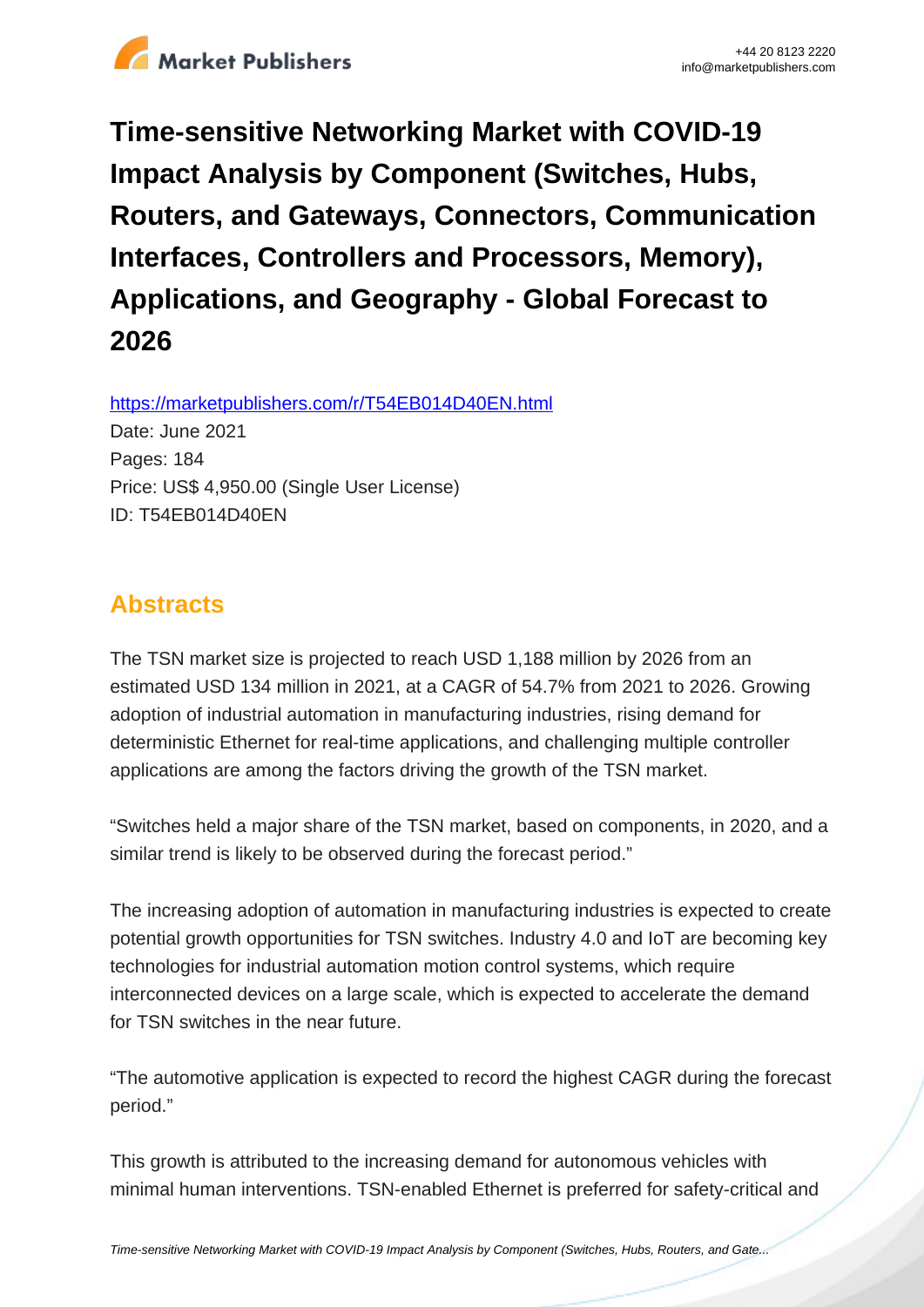

real-time applications such as ADAS. TSN is also a preferred technology for audio video applications including automotive infotainment and in-vehicle networking systems. Thus, the continuous evolution of vehicles and the high adoption of TSNpowered Ethernet are expected to encourage the demand for TSN in automotive applications in the near future.

"Based on region, North America is anticipated to hold the largest share of the TSN market throughout the forecast period."

This dominance is attributed to the rising adoption of industrial automation solutions and robotics technologies. North America comprises major growing economies, such as the US, Canada, and Mexico, which offer significant growth opportunities for the market. Moreover, stringent government regulations with respect to automation of processes to ensure workplace safety. TSN-based Ethernet enables machine-to-machine communication and provides huge volumes of data necessary for predictive analysis. These factors are expected to boost the growth of the TSN market in North America.

In-depth interviews have been conducted with chief executive officers (CEOs), marketing managers, and other executives from various key organizations operating in the TSN marketplace.

By Company Type: Tier  $1 - 25$ %, Tier  $2 - 35$ %, and Tier  $3 - 40$ %

By Designation: C-Level Executives – 35%, Managers – 25%, and Others – 40%

By Region: North America  $-25%$ , Europe  $-42%$ , APAC  $-21%$ , and RoW  $-12%$ 

Belden Inc. (US), Cisco Systems, Inc. (US), Intel Corporation (US), National Instruments Corporation (US), Marvell Technology Group Ltd. (Bermuda), NXP Semiconductors N.V. (Netherlands), Microchip Technology Incorporated (US), Analog Devices, Inc. (US), Broadcom Inc. (US), and Advanced Micro Devices, Inc. (US), are some of the key players in the TSN market.

The study includes an in-depth competitive analysis of these key players in the TSN market, with their company profiles, recent developments, and key market strategies.

Research Coverage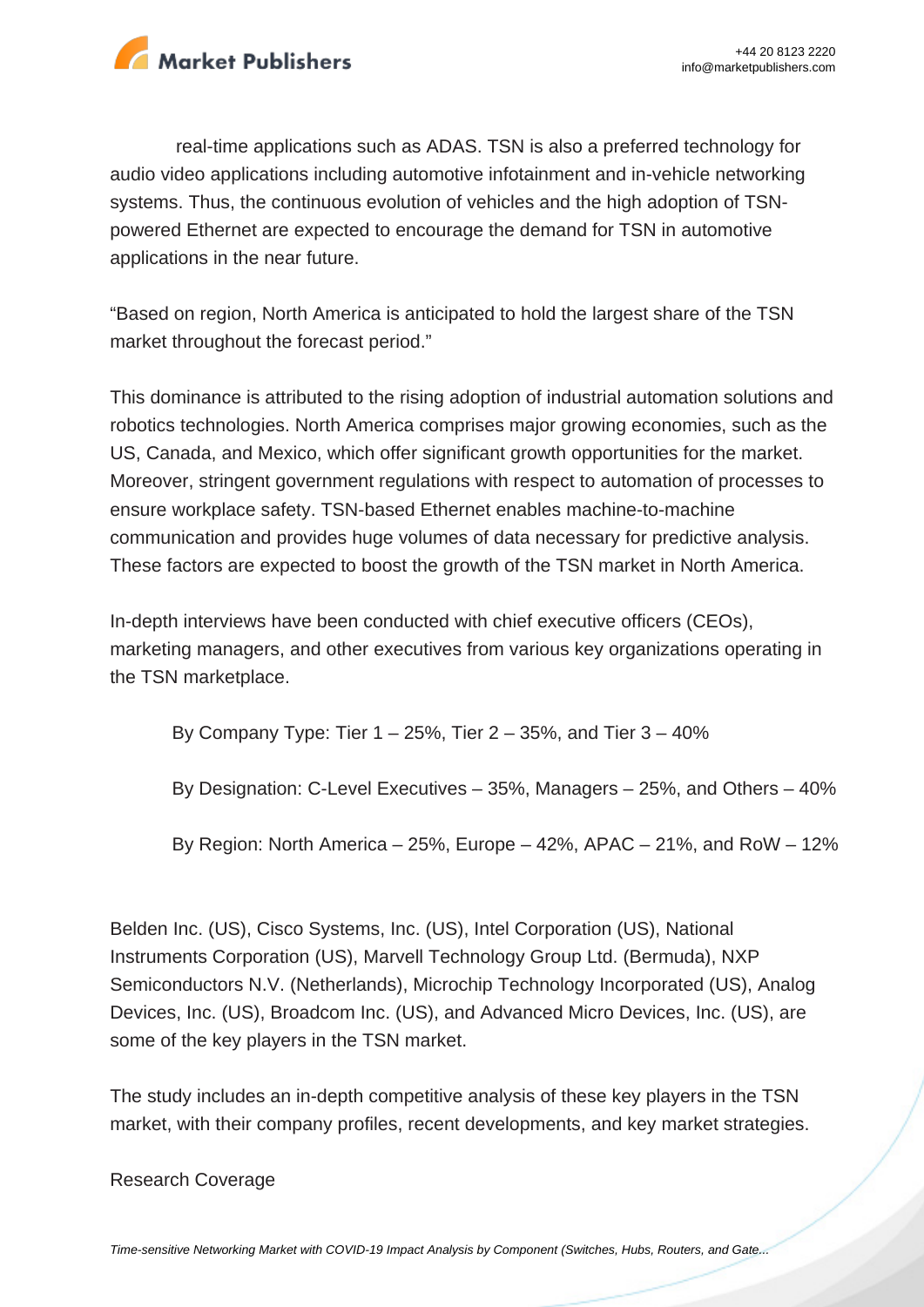

The report defines, describes, and forecasts the TSN market based on component, application, and region. It provides detailed information regarding factors such as drivers, restraints, opportunities, and challenges influencing the growth of the TSN market. It also analyzes product launches and developments, collaborations, acquisitions, and expansions, carried out by the key players to grow in the market.

#### Key Benefits of Buying the Report

This report will help market leaders/new entrants in this industry with information on the closest approximations of the revenue numbers for the overall TSN market and the subsegments. The report will help stakeholders understand the competitive landscape and gain more insights to better position their businesses and plan suitable go-tomarket strategies. The report will also help stakeholders to understand the pulse of the market and provide them with information on key market drivers, restraints, challenges, and opportunities.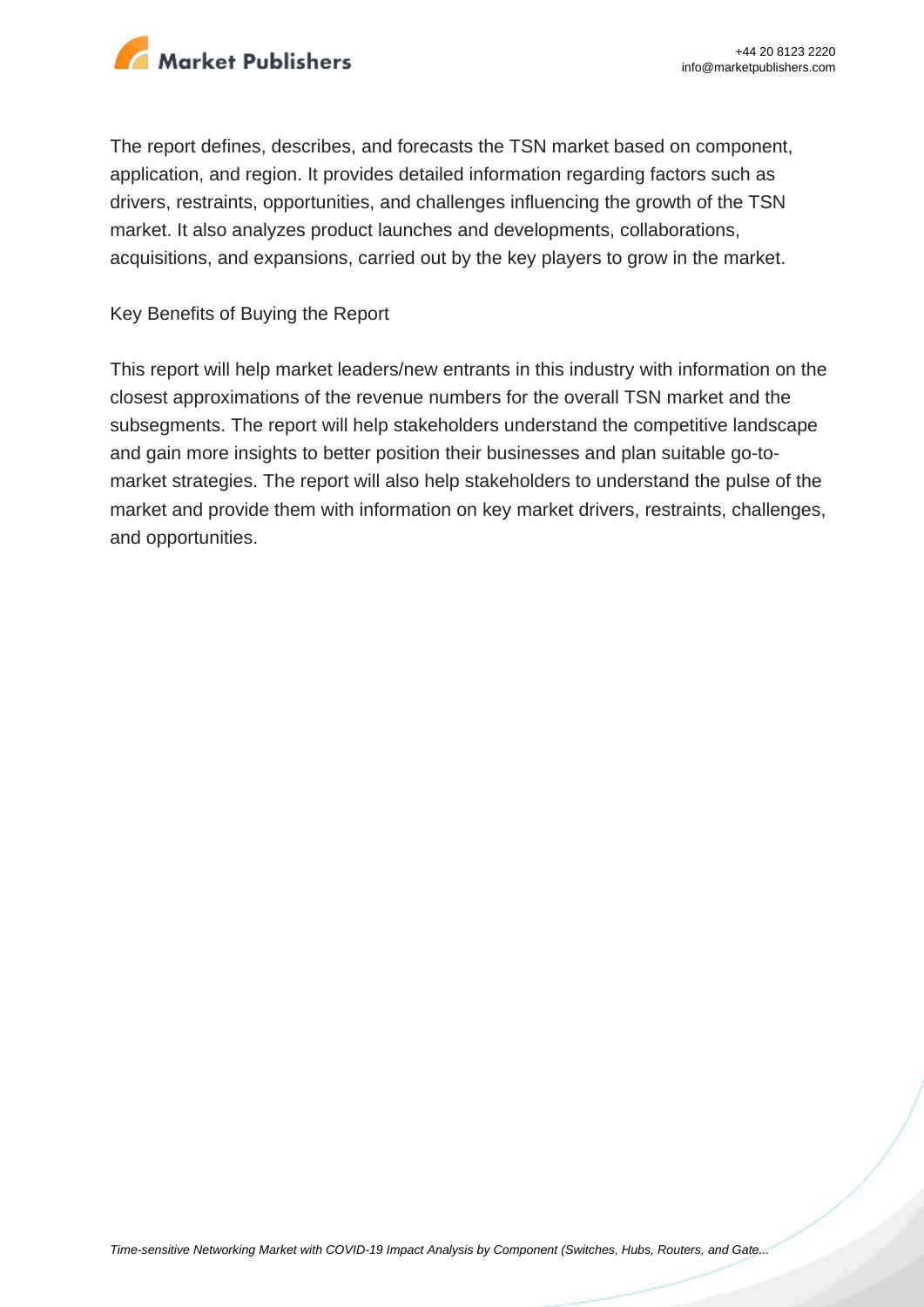

## **Contents**

#### **1 INTRODUCTION**

1.1 STUDY OBJECTIVES 1.2 MARKET DEFINITION AND SCOPE 1.2.1 INCLUSIONS AND EXCLUSIONS 1.3 SCOPE FIGURE 1 TSN MARKET SEGMENTATION FIGURE 2 GEOGRAPHIC SCOPE 1.3.1 YEARS CONSIDERED 1.4 CURRENCY 1.5 STAKEHOLDERS

1.6 SUMMARY OF CHANGES

#### **2 RESEARCH METHODOLOGY**

2.1 RESEARCH DATA

FIGURE 3 TSN MARKET: RESEARCH DESIGN

- 2.1.1 SECONDARY DATA
- 2.1.1.1 List of key secondary sources
- 2.1.1.2 Secondary sources
- 2.1.2 PRIMARY DATA
	- 2.1.2.1 Primary sources
	- 2.1.2.2 Key industry insights
	- 2.1.2.3 Breakdown of primaries
- 2.2 FACTOR ANALYSIS

FIGURE 4 MARKET SIZE ESTIMATION METHODOLOGY: BOTTOM-UP APPROACH (SUPPLY SIDE)—REVENUE GENERATED BY COMPANIES FROM SALES OF TSN PRODUCTS

FIGURE 5 MARKET SIZE ESTIMATION METHODOLOGY: BOTTOM-UP APPROACH (SUPPLY SIDE)–ILLUSTRATIVE EXAMPLE OF COMPANY OPERATING IN TSN MARKET

FIGURE 6 MARKET SIZE ESTIMATION METHODOLOGY: BOTTOM-UP APPROACH (DEMAND SIDE)—DEMAND FOR TSN COMPONENTS

2.3 MARKET SIZE ESTIMATION

2.3.1 BOTTOM-UP APPROACH

 2.3.1.1 Estimating market size using bottom-up analysis (demand side) FIGURE 7 MARKET SIZE ESTIMATION METHODOLOGY: BOTTOM-UP APPROACH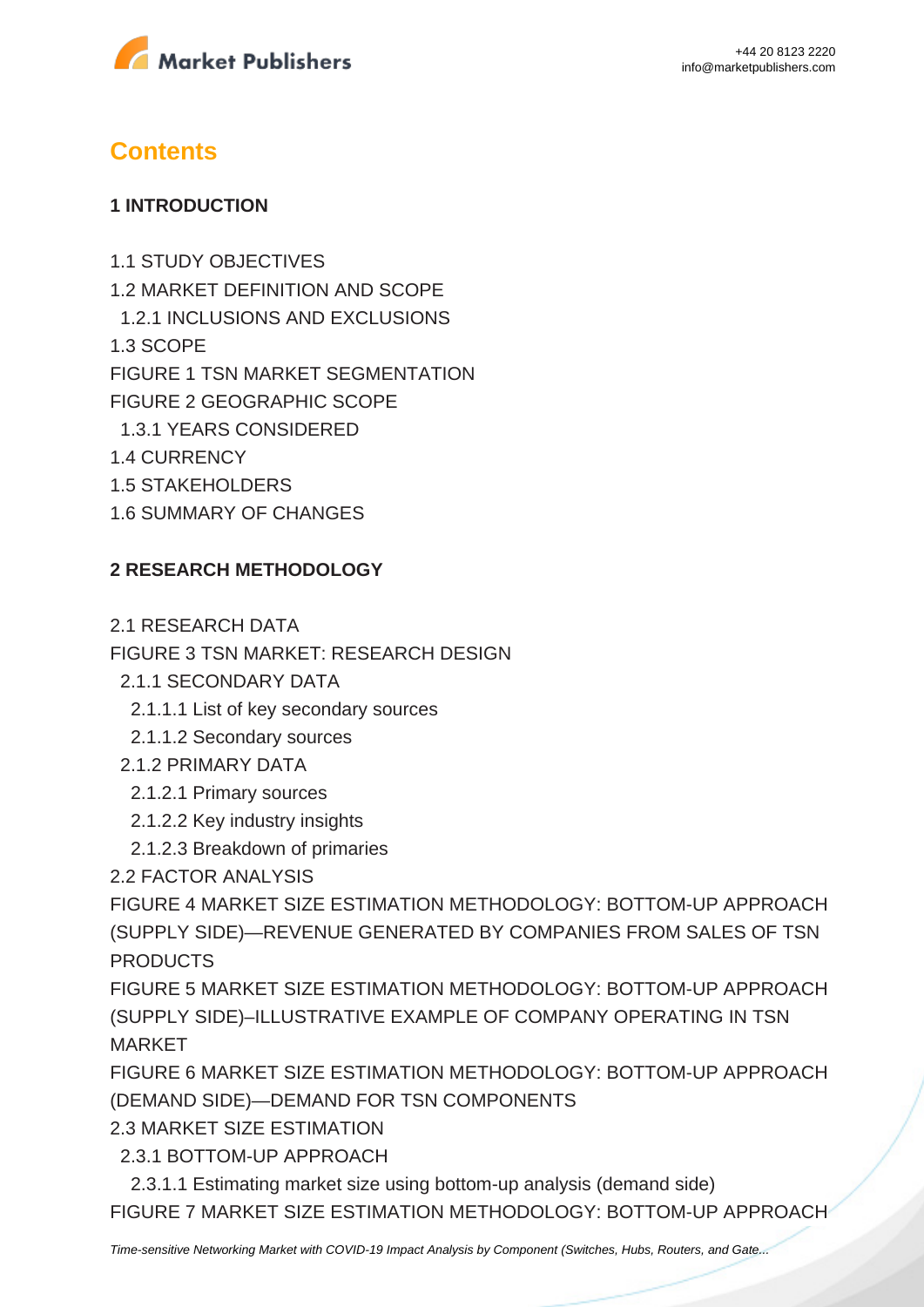

2.3.2 TOP-DOWN APPROACH

 2.3.2.1 Estimating market size using top-down analysis (supply side) FIGURE 8 MARKET SIZE ESTIMATION METHODOLOGY: TOP-DOWN APPROACH 2.4 MARKET BREAKDOWN AND DATA TRIANGULATION FIGURE 9 DATA TRIANGULATION 2.5 RESEARCH ASSUMPTIONS AND LIMITATIONS 2.5.1 RESEARCH ASSUMPTIONS 2.5.2 LIMITATIONS

## **3 EXECUTIVE SUMMARY**

TABLE 1 RECOVERY SCENARIOS FOR GLOBAL ECONOMY 3.1 REALISTIC SCENARIO 3.2 OPTIMISTIC SCENARIO 3.3 PESSIMISTIC SCENARIO FIGURE 10 GROWTH PROJECTIONS FOR TSN MARKET IN REALISTIC, OPTIMISTIC, AND PESSIMISTIC SCENARIOS 3.4 IMPACT OF COVID-19 ON TSN MARKET FIGURE 11 GLOBAL PROPAGATION OF COVID-19 FIGURE 12 SWITCHES TO WITNESS HIGHEST CAGR IN TSN MARKET DURING FORECAST PERIOD FIGURE 13 AUTOMOTIVE APPLICATION TO WITNESS HIGHEST CAGR IN TSN MARKET FROM 2021 TO 2026 FIGURE 14 NORTH AMERICA TO CAPTURE LARGEST SHARE OF TSN MARKET IN 2026

### **4 PREMIUM INSIGHTS**

4.1 ATTRACTIVE GROWTH OPPORTUNITIES IN TSN MARKET FIGURE 15 RISING ADOPTION OF INDUSTRY 4.0 TO FUEL DEMAND FOR TSN SOLUTIONS IN COMING YEARS 4.2 TSN MARKET, BY COMPONENT FIGURE 16 SWITCHES TO CAPTURE LARGEST SIZE OF GLOBAL TSN MARKET IN 2026 4.3 TSN MARKET, BY APPLICATION AND REGION FIGURE 17 INDUSTRIAL AUTOMATION AND NORTH AMERICA TO ACCOUNT FOR LARGEST SHARE OF GLOBAL TSN MARKET, BY APPLICATION AND REGION, RESPECTIVELY, IN 2026

[Time-sensitive Networking Market with COVID-19 Impact Analysis by Component \(Switches, Hubs, Routers, and Gate...](https://marketpublishers.com/report/equipment/time-sensitive-networking-market-by-component.html)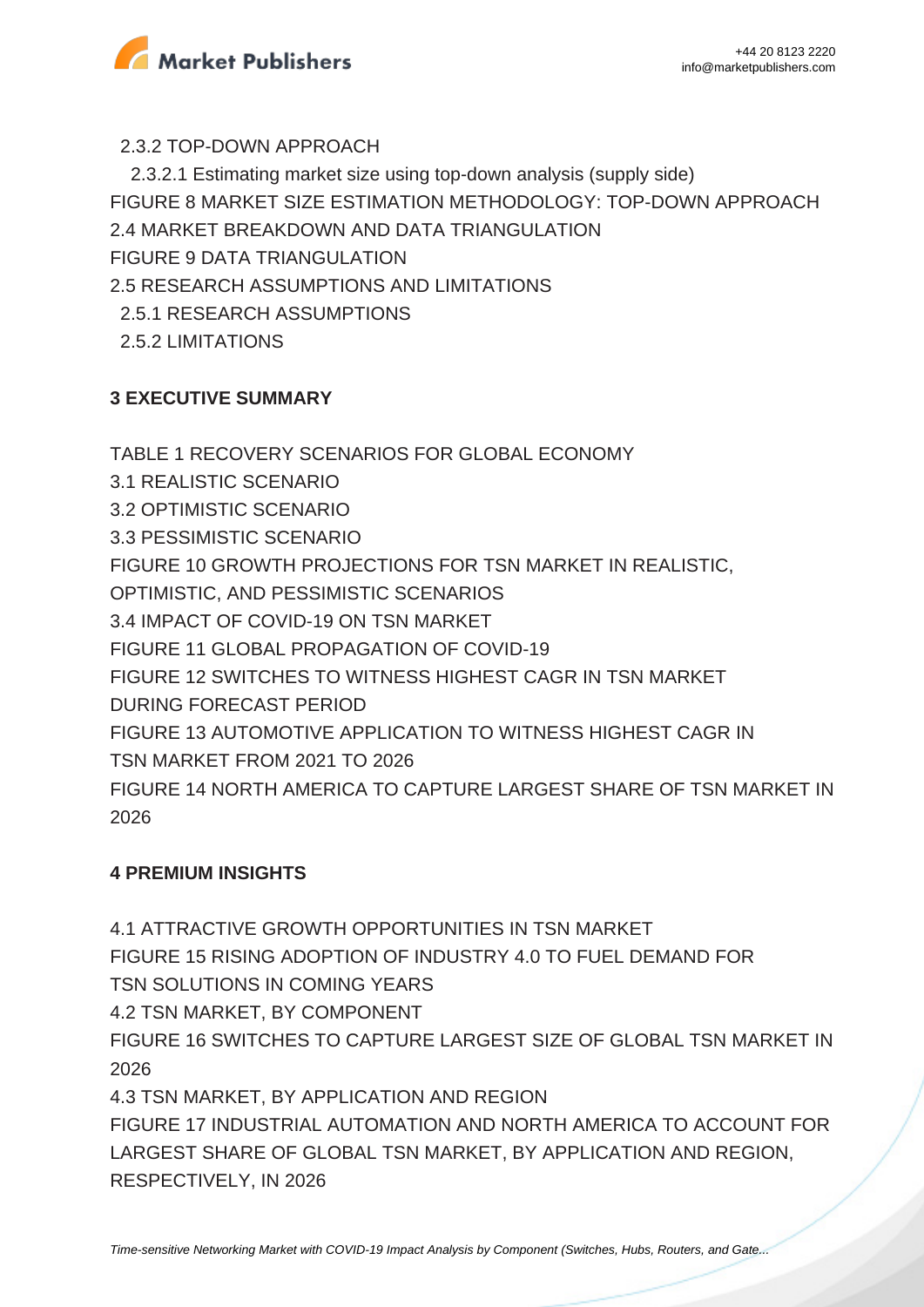

#### **5 MARKET OVERVIEW**

5.1 INTRODUCTION

5.2 MARKET DYNAMICS

FIGURE 18 TSN MARKET: DRIVERS, RESTRAINTS, OPPORTUNITIES, AND **CHALLENGES** 

5.2.1 DRIVERS

5.2.1.1 Growing adoption of industrial automation in

manufacturing industries

FIGURE 19 ANNUAL INSTALLATION OF INDUSTRIAL ROBOTS

5.2.1.2 Rising demand for deterministic Ethernet for real-time applications

5.2.1.3 Challenging multiple controller applications

FIGURE 20 TSN MARKET: DRIVERS AND THEIR IMPACT

5.2.2 RESTRAINTS

5.2.2.1 Requirement for higher level applications

FIGURE 21 TSN MARKET: RESTRAINTS AND THEIR IMPACT

5.2.3 OPPORTUNITIES

5.2.3.1 Integration of 5G with TSN for mobile network sharing

5.2.3.2 Application of Ethernet TSN in reshaping in-vehicle communications

FIGURE 22 TSN MARKET: OPPORTUNITIES AND THEIR IMPACT

5.2.4 CHALLENGES

5.2.4.1 Concerns related to network security

FIGURE 23 TSN MARKET: CHALLENGES AND THEIR IMPACT

5.3 SUPPLY CHAIN ANALYSIS

FIGURE 24 TSN MARKET: SUPPLY CHAIN

TABLE 2 TSN MARKET: COMPANIES AND THEIR ROLE IN SUPPLY CHAIN

5.4 TRENDS/DISRUPTIONS IMPACTING CUSTOMERS' BUSINESS

5.4.1 REVENUE SHIFT AND NEW REVENUE POCKETS FOR TSN MARKET

FIGURE 25 REVENUE SHIFT IN TSN MARKET

5.5 TSN ECOSYSTEM

FIGURE 26 TSN ECOSYSTEM

5.6 PORTER'S FIVE FORCES ANALYSIS

TABLE 3 TSN MARKET: PORTER'S FIVE FORCES ANALYSIS

FIGURE 27 PORTER'S FIVE FORCES ANALYSIS

5.6.1 INTENSITY OF COMPETITIVE RIVALRY

5.6.2 BARGAINING POWER OF SUPPLIERS

5.6.3 BARGAINING POWER OF BUYERS

5.6.4 THREAT OF SUBSTITUTES

5.6.5 THREAT OF NEW ENTRANTS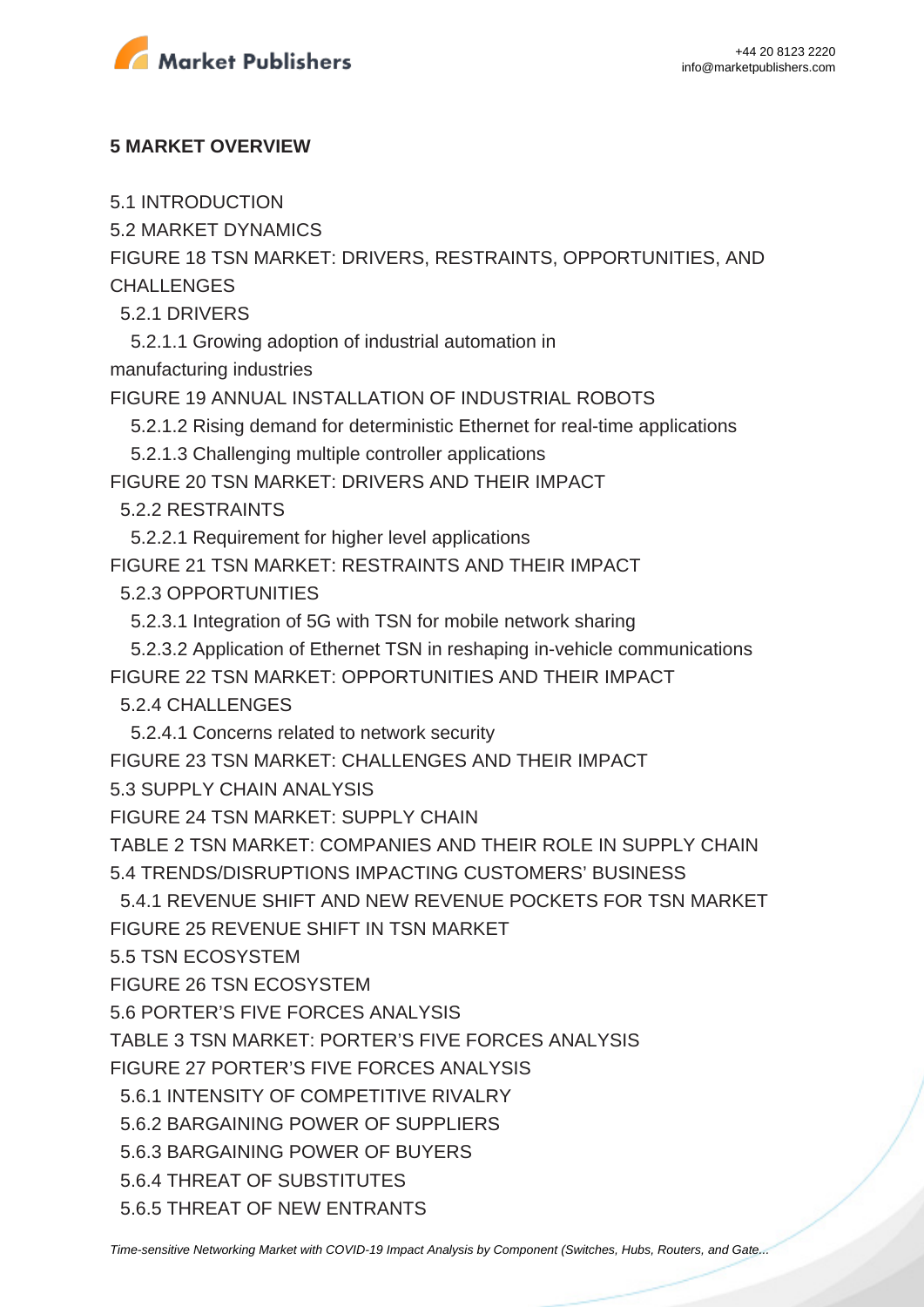

5.7 CASE STUDY

 5.7.1 SHELL NETWORKS & SOLUTIONS LTD. (SNSL) UPGRADED NETWORK INFRASTRUCTURE OF ACADEMY IN HYDERABAD USING ETHERNET SWITCHES FROM CISCO

5.7.2 FS.COM INTEGRATED NETWORK NODES OF THREE

BUILDINGS USING DIFFERENT SWITCHES

5.8 TECHNOLOGY ANALYSIS

5.8.1 COMPLEMENTARY TECHNOLOGIES

5.8.1.1 LAN technology

5.8.1.2 Token-ring technology

5.9 AVERAGE SELLING PRICE FOR TSN SOLUTIONS

TABLE 4 AVERAGE SELLING PRICE FOR TSN SOLUTIONS, BY COMPONENT 5.10 TRADE ANALYSIS

TABLE 5 IMPORTS DATA, BY COUNTRY, 2016–2020 (USD MILLION)

TABLE 6 EXPORTS DATA, BY COUNTRY, 2016–2020 (USD MILLION)

5.11 PATENTS ANALYSIS, 2018–2021

TABLE 7 TOP 20 PATENT OWNERS DURING 2011–2020 (US)

FIGURE 28 TOP 10 COMPANIES WITH HIGHEST NUMBER OF PATENT

APPLICATIONS DURING 2011–2020

FIGURE 29 PATENTS GRANTED DURING 2011–2020

5.12 TARIFFS AND REGULATIONS RELATED TO TSN SOLUTIONS

5.12.1 TARIFFS

5.12.2 REGULATORY COMPLIANCE

5.12.3 STANDARD

### **6 DIFFERENT STANDARDS PERTAINING TO TIME-SENSITIVE NETWORKING**

6.1 INTRODUCTION

FIGURE 30 TSN STANDARDS

6.2 TSN WORKFLOW

6.2.1 WORKFLOW FOR TSN NETWORK CONNECTION SETUP

6.3 IEEE STD 802.1Q - BRIDGES AND BRIDGED NETWORKS

 6.3.1 SUPPORTS VIRTUAL LANS (VLANS) ON IEEE 802.3 ETHERNET **NETWORKS** 

6.4 IEEE STD 802.1AB - STATION AND MEDIA ACCESS CONTROL CONNECTIVITY **DISCOVERY** 

 6.4.1 DISCOVERS PHYSICAL TOPOLOGY FROM ADJACENT STATIONS IN IEEE 802(R) LANS

6.5 IEEE STD 802.1AS - TIMING AND SYNCHRONIZATION FOR TIME-SENSITIVE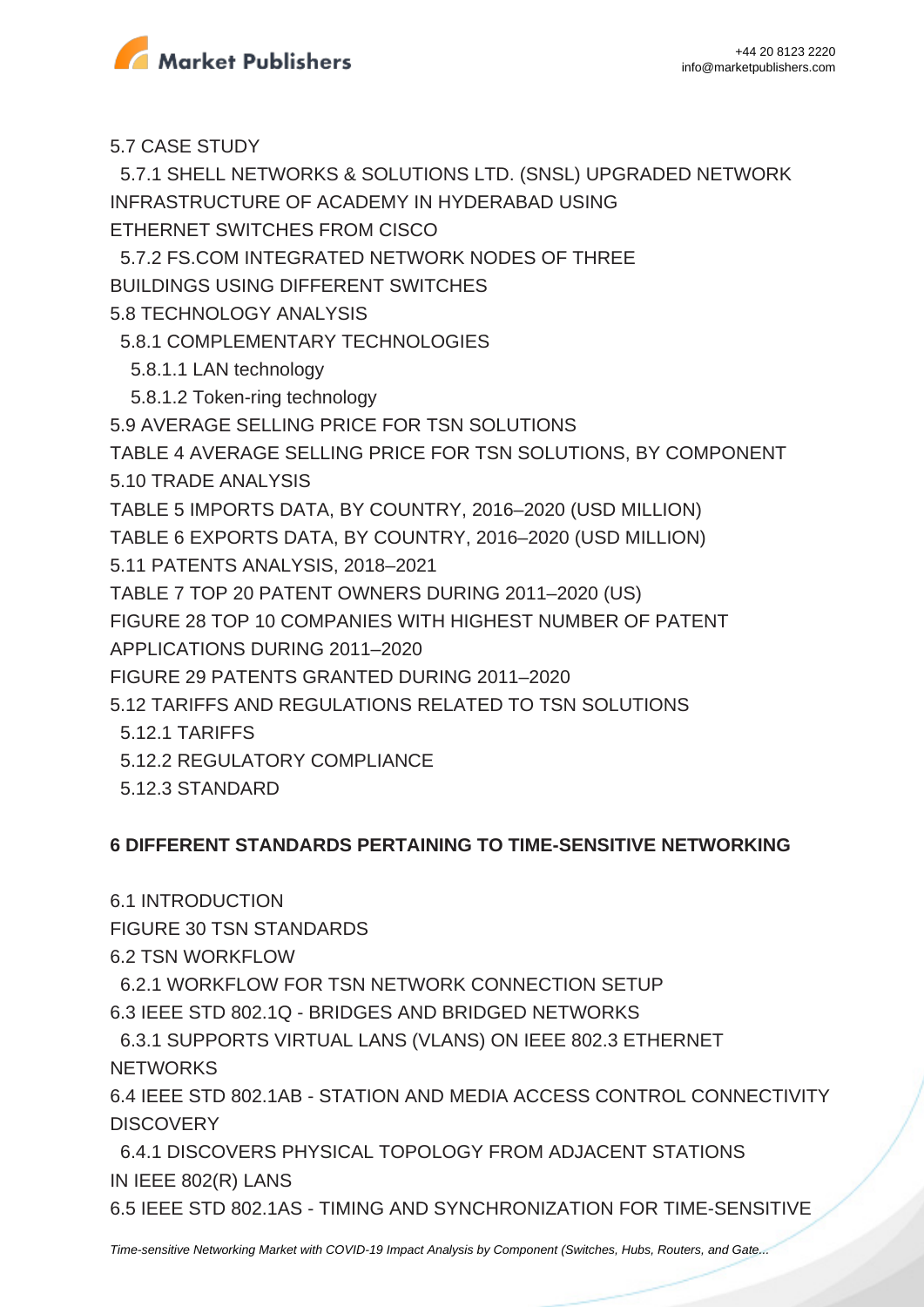

APPLICATIONS

 6.5.1 ENSURES THAT SYNCHRONIZATION REQUIREMENTS ARE MET FOR TIME-SENSITIVE APPLICATIONS

6.6 IEEE STD 802.1AX - LINK AGGREGATION

 6.6.1 PROVIDES GENERAL INFORMATION RELEVANT TO SPECIFIC MAC TYPES 6.7 IEEE STD 802.1BA – AUDIO—VIDEO BRIDGING (AVB) SYSTEMS

 6.7.1 SPECIFIES DEFAULTS AND PROFILES FOR MANUFACTURERS OF LAN EQUIPMENT

6.8 IEEE STD 802.1CB - FRAME REPLICATION AND ELIMINATION FOR **RELIABILITY** 

6.8.1 PROVIDES FAULT TOLERANCE WITHOUT FAILOVER

6.9 IEEE STD 802.1CM - TIME-SENSITIVE NETWORKING FOR FRONTHAUL

6.9.1 SUPPORTS FRONTHAUL INTERFACES

6.10 IEEE STD 802.1CS - LINK-LOCAL REGISTRATION PROTOCOL

6.10.1 REPLICATES REGISTRATION DATABASE

## **7 TIME-SENSITIVE NETWORKING MARKET, BY COMPONENT**

7.1 INTRODUCTION

FIGURE 31 TSN MARKET, BY COMPONENT

FIGURE 32 SWITCHES TO LEAD TSN MARKET BASED ON COMPONENTS DURING 2021–2026

TABLE 8 TSN MARKET, BY COMPONENT, 2018–2020 (USD MILLION)

TABLE 9 TSN MARKET, BY COMPONENT, 2021–2026 (USD MILLION)

TABLE 10 TSN MARKET, BY COMPONENT, 2018–2020 (THOUSAND UNITS)

TABLE 11 TSN MARKET, BY COMPONENT, 2021–2026 (THOUSAND UNITS) 7.2 SWITCHES

 7.2.1 SWITCHES ENABLE COMMUNICATION BETWEEN WIRED DEVICES ON NETWORKS

7.3 HUBS, ROUTERS, AND GATEWAYS

 7.3.1 HUBS, ROUTERS, AND GATEWAYS HELP CONNECT ETHERNET **NETWORKS** 

7.4 CONNECTORS

 7.4.1 CONNECTORS ARE INTERFACES FOR LINKING DEVICES THROUGH CABLES

7.5 COMMUNICATION INTERFACES

 7.5.1 INTERFACES ARE NETWORKING COMMUNICATION POINTS FOR **NETWORKS** 

7.6 POWER SUPPLY DEVICES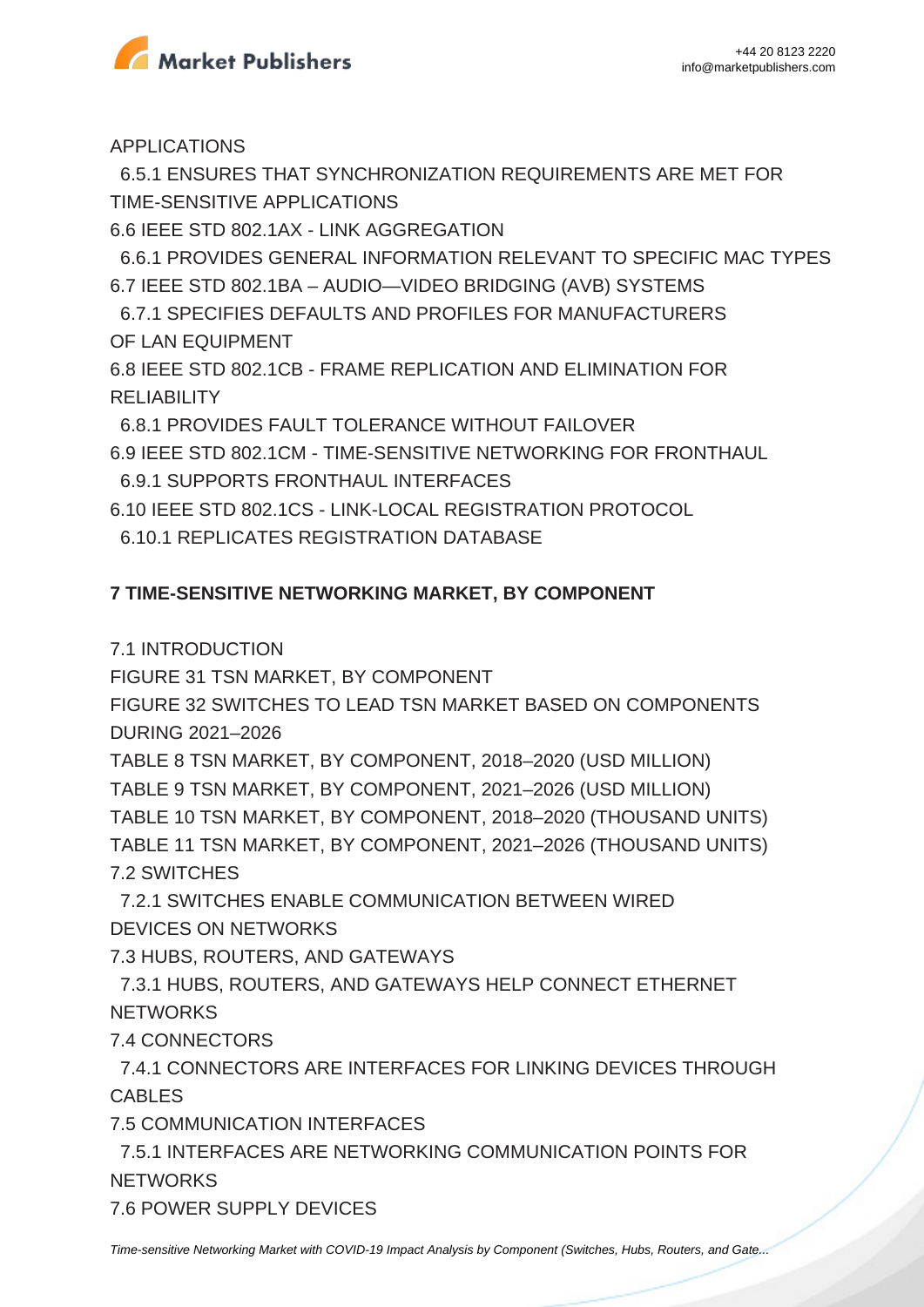

 7.6.1 POWER SUPPLY DEVICES HELP ELIMINATE NEED FOR SEPARATE POWER SUPPLIES AND OUTLETS

7.7 CONTROLLERS AND PROCESSORS

 7.7.1 CONTROLLERS AND PROCESSORS ARE CRITICAL COMPONENTS OF COMMUNICATION SYSTEMS

7.8 MEMORY

7.8.1 MEMORY IS USED TO STORE INFORMATION

7.9 ISOLATORS AND CONVERTERS

 7.9.1 ISOLATORS AND CONVERTERS ARE USED TO ELECTRICALLY INSULATE AND CONVERT MEDIA FROM ONE FORM TO OTHER 7.10 OTHERS

### **8 TIME-SENSITIVE NETWORKING MARKET, BY APPLICATION**

8.1 INTRODUCTION

FIGURE 33 TSN MARKET, BY APPLICATION

FIGURE 34 AUTOMOTIVE APPLICATION TO RECORD HIGHEST CAGR IN TSN MARKET DURING 2021–2026

TABLE 12 TSN MARKET, BY APPLICATION, 2018–2020 (USD MILLION)

TABLE 13 TSN MARKET, BY APPLICATION, 2021–2026 (USD MILLION) 8.2 INDUSTRIAL AUTOMATION

 8.2.1 TSN PROVIDES FLEXIBLE DATA ACCESS AND FULL CONNECTIVITY TO SMART FACTORIES

TABLE 14 TSN MARKET FOR INDUSTRIAL AUTOMATION, BY REGION, 2018–2020 (USD MILLION)

TABLE 15 TSN MARKET FOR INDUSTRIAL AUTOMATION, BY REGION, 2021–2026 (USD MILLION)

8.3 ENERGY AND POWER

 8.3.1 TSN ETHERNET ENABLES SIMULTANEOUS AND SMOOTH FUNCTIONING OF MULTIPLE SYSTEMS TO PRODUCE AND DISTRIBUTE ENERGY EFFICIENTLY TABLE 16 TSN MARKET FOR ENERGY AND POWER, BY REGION, 2018–2020 (USD MILLION)

TABLE 17 TSN MARKET FOR ENERGY AND POWER, BY REGION, 2021–2026 (USD MILLION)

8.4 AUTOMOTIVE

 8.4.1 ETHERNET IN AUTOMOTIVE REDUCES CACOPHONY OF NETWORKS FIGURE 35 NORTH AMERICA TO LEAD TSN MARKET FROM 2021 TO 2026 TABLE 18 TSN MARKET FOR AUTOMOTIVE, BY REGION, 2018–2020 (USD MILLION)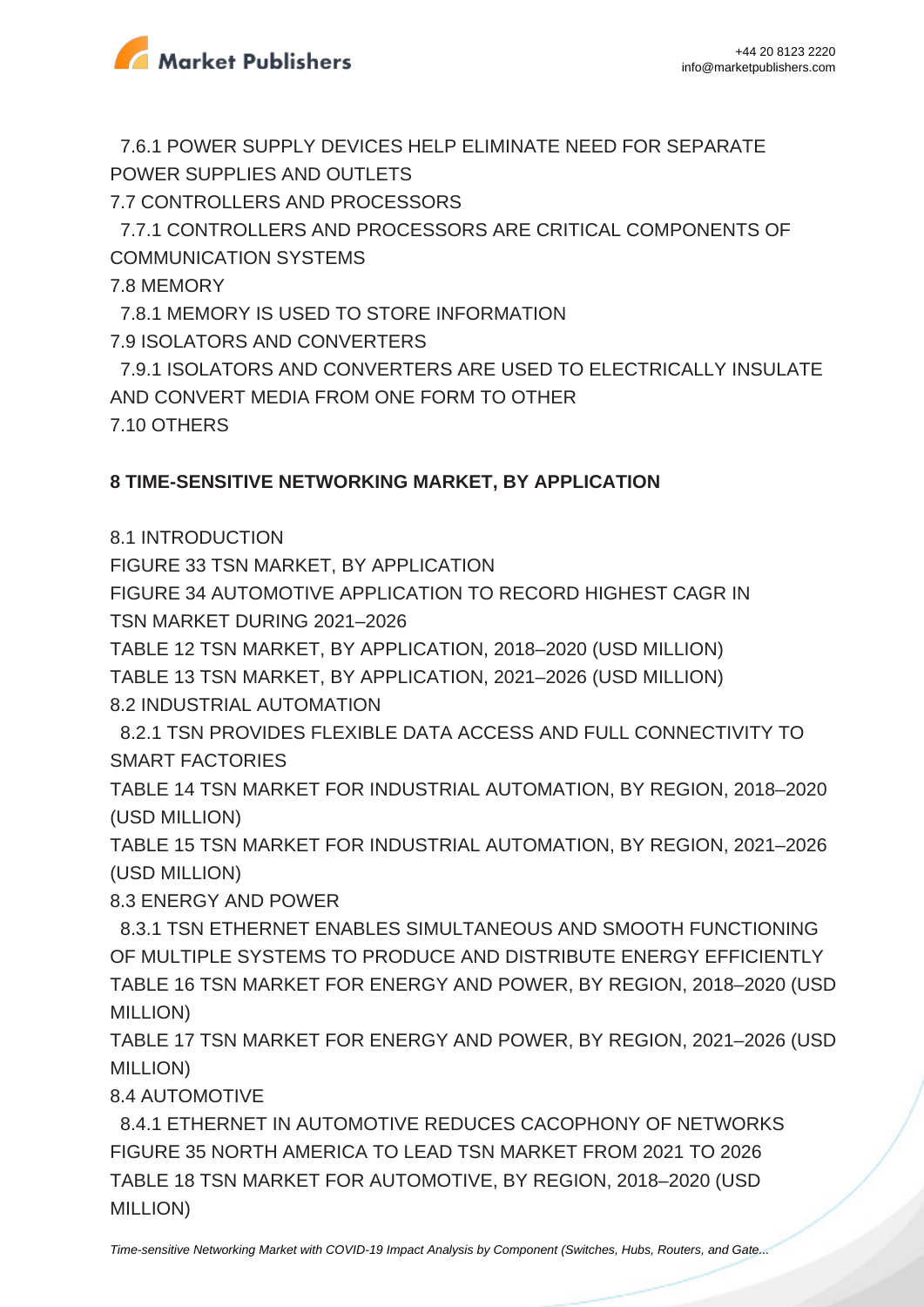

TABLE 19 TSN MARKET FOR AUTOMOTIVE, BY REGION, 2021–2026 (USD MILLION)

8.5 TRANSPORTATION

 8.5.1 TSN PROVIDES EXACT, REAL-TIME TRAIN POSITIONING INFORMATION TABLE 20 TSN MARKET FOR TRANSPORTATION, BY REGION, 2018–2020 (USD MILLION)

TABLE 21 TSN MARKET FOR TRANSPORTATION, BY REGION, 2021–2026 (USD MILLION)

8.6 OIL AND GAS

 8.6.1 TSN PROVIDES TIMELY COMMUNICATION FOR PROCESS AND CONTROL NETWORKS ASSOCIATED WITH SURFACE PRODUCTION FACILITIES TABLE 22 TSN MARKET FOR OIL AND GAS, BY REGION, 2018–2020 (USD MILLION)

TABLE 23 TSN MARKET FOR OIL AND GAS, BY REGION, 2021–2026 (USD MILLION)

8.7 AEROSPACE

 8.7.1 TSN MEETS STRINGENT AEROSPACE NETWORK REQUIREMENTS TABLE 24 TSN MARKET FOR AEROSPACE, BY REGION, 2018–2026 (USD MILLION)

8.8 OTHERS

TABLE 25 TSN MARKET FOR OTHERS, BY REGION, 2018–2026 (USD MILLION)

#### **9 GEOGRAPHIC ANALYSIS**

9.1 INTRODUCTION

FIGURE 36 TSN MARKET, BY REGION

FIGURE 37 NORTH AMERICA TO HOLD LARGEST SHARE OF TSN MARKET

FROM 2021 TO 2026

TABLE 26 TSN MARKET, BY REGION, 2018–2020 (USD MILLION)

TABLE 27 TSN MARKET, BY REGION, 2021–2026 (USD MILLION)

9.2 NORTH AMERICA

FIGURE 38 SNAPSHOT OF TSN MARKET IN NORTH AMERICA

TABLE 28 TSN MARKET IN NORTH AMERICA, BY APPLICATION, 2018–2020 (USD MILLION)

TABLE 29 TSN MARKET IN NORTH AMERICA, BY APPLICATION, 2021–2026 (USD MILLION)

TABLE 30 TSN MARKET IN NORTH AMERICA, BY COUNTRY, 2018–2020 (USD MILLION)

TABLE 31 TSN MARKET IN NORTH AMERICA, BY COUNTRY, 2021–2026 (USD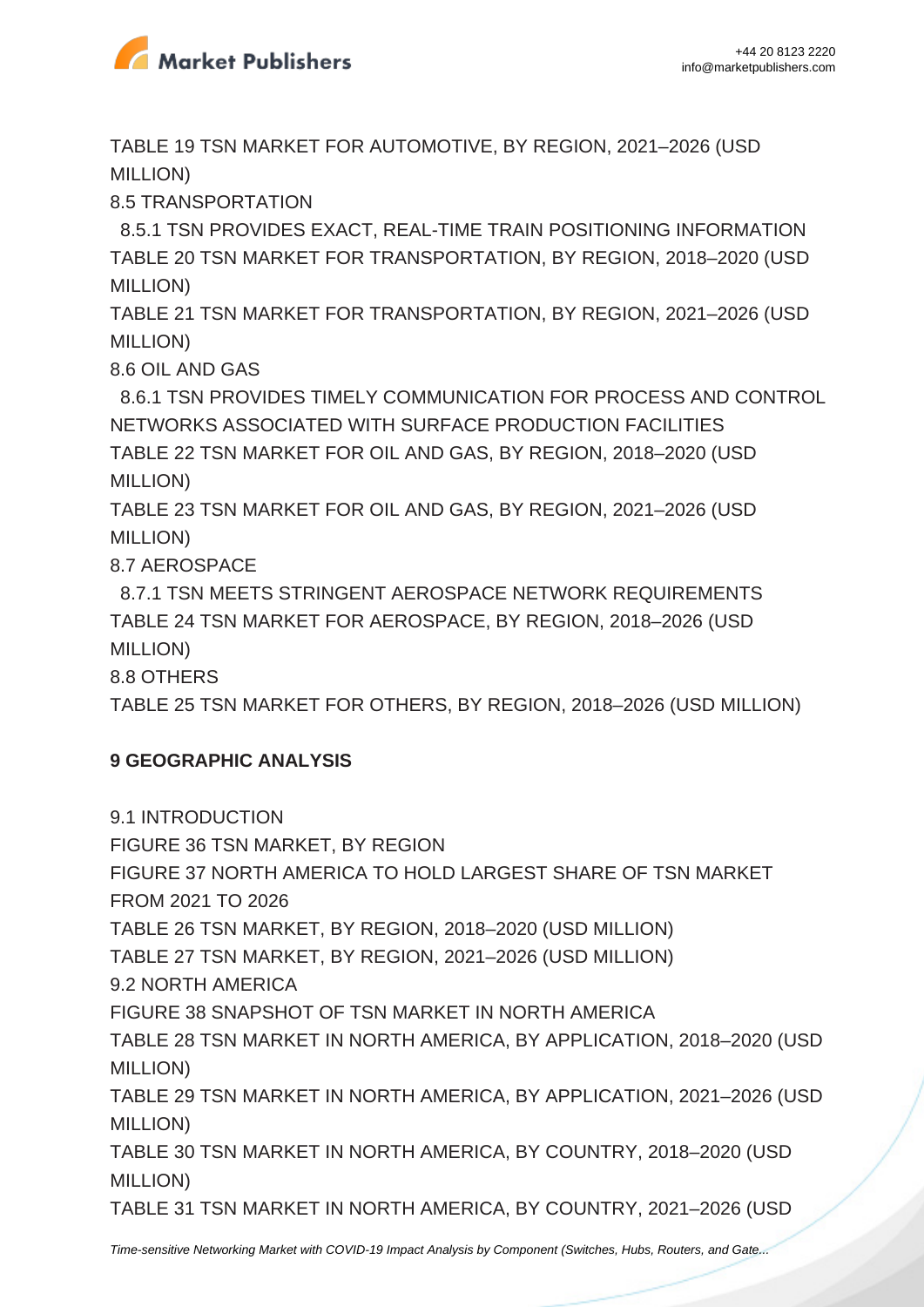

MILLION)

TABLE 32 TSN MARKET FOR INDUSTRIAL AUTOMATION IN NORTH AMERICA, BY COUNTRY, 2018–2020 (USD MILLION)

TABLE 33 TSN MARKET FOR INDUSTRIAL AUTOMATION IN NORTH AMERICA, BY COUNTRY, 2021–2026 (USD MILLION)

TABLE 34 TSN MARKET FOR ENERGY AND POWER IN NORTH AMERICA, BY COUNTRY, 2018–2020 (USD MILLION)

TABLE 35 TSN MARKET FOR ENERGY AND POWER IN NORTH AMERICA, BY COUNTRY, 2021–2026 (USD MILLION)

TABLE 36 TSN MARKET FOR AUTOMOTIVE IN NORTH AMERICA, BY COUNTRY, 2018–2020 (USD MILLION)

TABLE 37 TSN MARKET FOR AUTOMOTIVE IN NORTH AMERICA, BY COUNTRY, 2021–2026 (USD MILLION)

TABLE 38 TSN MARKET FOR TRANSPORTATION IN NORTH AMERICA, BY COUNTRY, 2018–2020 (USD MILLION)

TABLE 39 TSN MARKET FOR TRANSPORTATION IN NORTH AMERICA, BY COUNTRY, 2021–2026 (USD MILLION)

TABLE 40 TSN MARKET FOR OIL & GAS IN NORTH AMERICA, BY COUNTRY, 2018–2020 (USD MILLION)

TABLE 41 TSN MARKET FOR OIL & GAS IN NORTH AMERICA, BY COUNTRY, 2021–2026 (USD MILLION)

TABLE 42 TSN MARKET FOR AEROSPACE IN NORTH AMERICA, BY COUNTRY, 2018–2026 (USD MILLION)

TABLE 43 TSN MARKET FOR OTHERS IN NORTH AMERICA, BY COUNTRY, 2018–2026 (USD MILLION)

9.2.1 US

 9.2.1.1 Industrial automation trend in US offers lucrative growth opportunities for TSN market players

TABLE 44 TSN MARKET IN US, BY APPLICATION, 2018–2020 (USD MILLION) TABLE 45 TSN MARKET IN US, BY APPLICATION, 2021–2026 (USD MILLION) 9.2.2 CANADA

 9.2.2.1 Significant growth in manufacturing sector and increased investments in advanced technologies to support Canadian

TSN market growth

TABLE 46 TSN MARKET IN CANADA, BY APPLICATION, 2018–2020 (USD MILLION) TABLE 47 TSN MARKET IN CANADA, BY APPLICATION, 2021–2026 (USD MILLION) 9.2.3 MEXICO

 9.2.3.1 Continuous advances in manufacturing industry and high adoption of maquiladora business model by Mexican companies to promote adoption of TSN in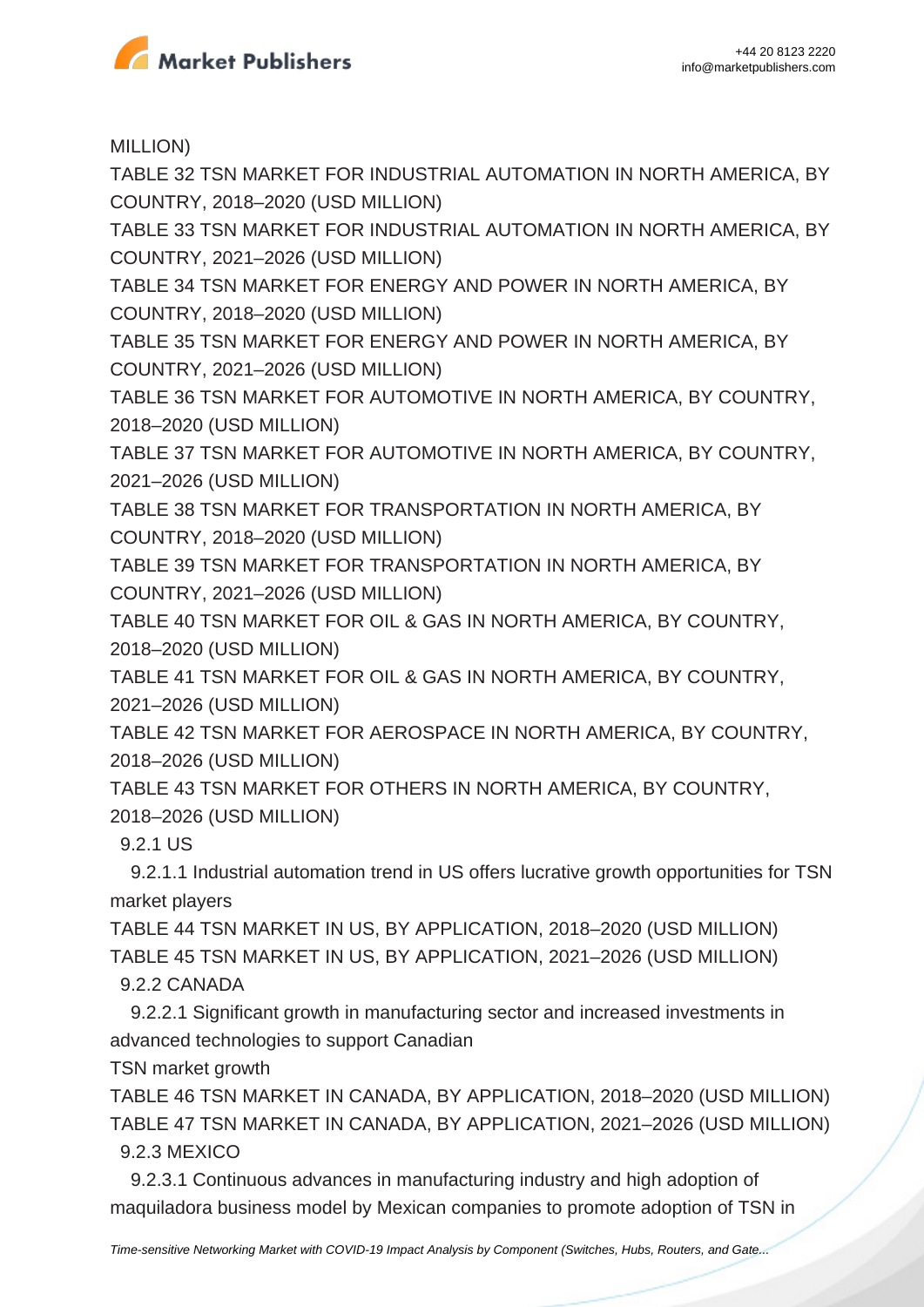

Mexico

TABLE 48 TSN MARKET IN MEXICO, BY APPLICATION, 2018–2020 (USD MILLION) TABLE 49 TSN MARKET IN MEXICO, BY APPLICATION, 2021–2026 (USD MILLION) 9.3 EUROPE

FIGURE 39 SNAPSHOT OF TSN MARKET IN EUROPE

TABLE 50 TSN MARKET IN EUROPE, BY APPLICATION, 2018–2020 (USD MILLION) TABLE 51 TSN MARKET IN EUROPE, BY APPLICATION, 2021–2026 (USD MILLION) TABLE 52 TSN MARKET IN EUROPE, BY COUNTRY, 2018–2020 (USD MILLION) TABLE 53 TSN MARKET IN EUROPE, BY COUNTRY, 2021–2026 (USD MILLION) TABLE 54 TSN MARKET FOR INDUSTRIAL AUTOMATION IN EUROPE, BY COUNTRY, 2018–2020 (USD MILLION)

TABLE 55 TSN MARKET FOR INDUSTRIAL AUTOMATION IN EUROPE, BY COUNTRY, 2021–2026 (USD MILLION)

TABLE 56 TSN MARKET FOR ENERGY AND POWER IN EUROPE, BY COUNTRY, 2018–2020 (USD MILLION)

TABLE 57 TSN MARKET FOR ENERGY AND POWER IN EUROPE, BY COUNTRY, 2021–2026 (USD MILLION)

TABLE 58 TSN MARKET FOR AUTOMOTIVE IN EUROPE, BY COUNTRY, 2018–2020 (USD MILLION)

TABLE 59 TSN MARKET FOR AUTOMOTIVE IN EUROPE, BY COUNTRY, 2021–2026 (USD MILLION)

TABLE 60 TSN MARKET FOR TRANSPORTATION IN EUROPE, BY COUNTRY, 2018–2020 (USD MILLION)

TABLE 61 TSN MARKET FOR TRANSPORTATION IN EUROPE, BY COUNTRY, 2021–2026 (USD MILLION)

TABLE 62 TSN MARKET FOR OIL AND GAS IN EUROPE, BY COUNTRY, 2018–2020 (USD MILLION)

TABLE 63 TSN MARKET FOR OIL AND GAS IN EUROPE, BY COUNTRY, 2021–2026 (USD MILLION)

TABLE 64 TSN MARKET FOR AEROSPACE IN EUROPE, BY COUNTRY, 2018–2026 (USD THOUSAND)

TABLE 65 TSN MARKET FOR OTHERS IN EUROPE, BY COUNTRY, 2018–2026 (USD MILLION)

9.3.1 GERMANY

 9.3.1.1 Growing deployment of safety-critical systems in cars and rising adoption of robotics technology in automobile manufacturing to boost demand for TSN solutions during forecast period

TABLE 66 TSN MARKET IN GERMANY, BY APPLICATION, 2018–2020 (USD MILLION)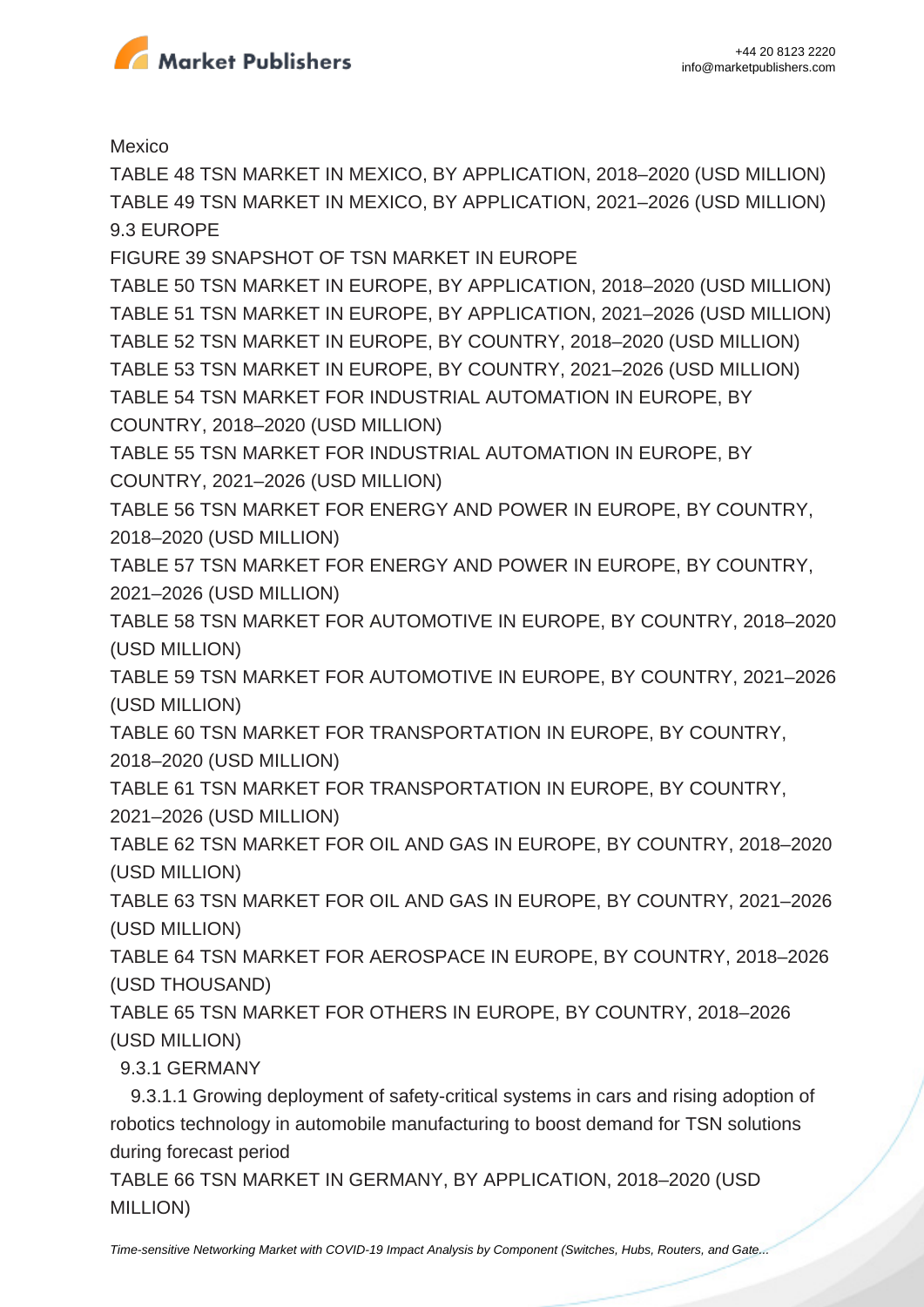

TABLE 67 TSN MARKET IN GERMANY, BY APPLICATION, 2021–2026 (USD MILLION)

9.3.2 UK

 9.3.2.1 Surging adoption of automation in aerospace and manufacturing companies in UK to propel TSN market growth

TABLE 68 TSN MARKET IN UK, BY APPLICATION, 2018–2020 (USD MILLION) TABLE 69 TSN MARKET IN UK, BY APPLICATION, 2021–2026 (USD MILLION)

9.3.3 FRANCE

 9.3.3.1 Booming manufacturing, automotive, and aerospace industries of France to spike demand for TSN

TABLE 70 TSN MARKET IN FRANCE, BY APPLICATION, 2018–2020 (USD THOUSAND)

TABLE 71 TSN MARKET IN FRANCE, BY APPLICATION, 2021–2026 (USD THOUSAND)

9.3.4 ITALY

 9.3.4.1 Growing focus on facilitating real-time communication between connected devices and robotic devices in manufacturing industry to trigger TSN market growth TABLE 72 TSN MARKET IN ITALY, BY APPLICATION, 2018–2020 (USD THOUSAND) TABLE 73 TSN MARKET IN ITALY, BY APPLICATION, 2021–2026 (USD THOUSAND)

9.3.5 REST OF EUROPE (ROE)

TABLE 74 TSN MARKET IN REST OF EUROPE, BY APPLICATION, 2018–2020 (USD MILLION)

TABLE 75 TSN MARKET IN REST OF EUROPE, BY APPLICATION, 2021–2026 (USD MILLION)

9.4 APAC

FIGURE 40 SNAPSHOT OF TSN MARKET IN APAC

TABLE 76 TSN MARKET IN APAC, BY APPLICATION, 2018–2020 (USD MILLION) TABLE 77 TSN MARKET IN APAC, BY APPLICATION, 2021–2026 (USD MILLION) TABLE 78 TSN MARKET IN APAC, BY COUNTRY, 2018–2020 (USD MILLION) TABLE 79 TSN MARKET IN APAC, BY COUNTRY, 2021–2026 (USD MILLION) TABLE 80 TSN MARKET FOR INDUSTRIAL AUTOMATION IN APAC, BY COUNTRY, 2018–2020 (USD MILLION)

TABLE 81 TSN MARKET FOR INDUSTRIAL AUTOMATION IN APAC, BY COUNTRY, 2021–2026 (USD MILLION)

TABLE 82 TSN MARKET FOR ENERGY AND POWER IN APAC, BY COUNTRY, 2018–2020 (USD MILLION)

TABLE 83 TSN MARKET FOR ENERGY AND POWER IN APAC, BY COUNTRY, 2021–2026 (USD MILLION)

TABLE 84 TSN MARKET FOR AUTOMOTIVE IN APAC, BY COUNTRY, 2018–2020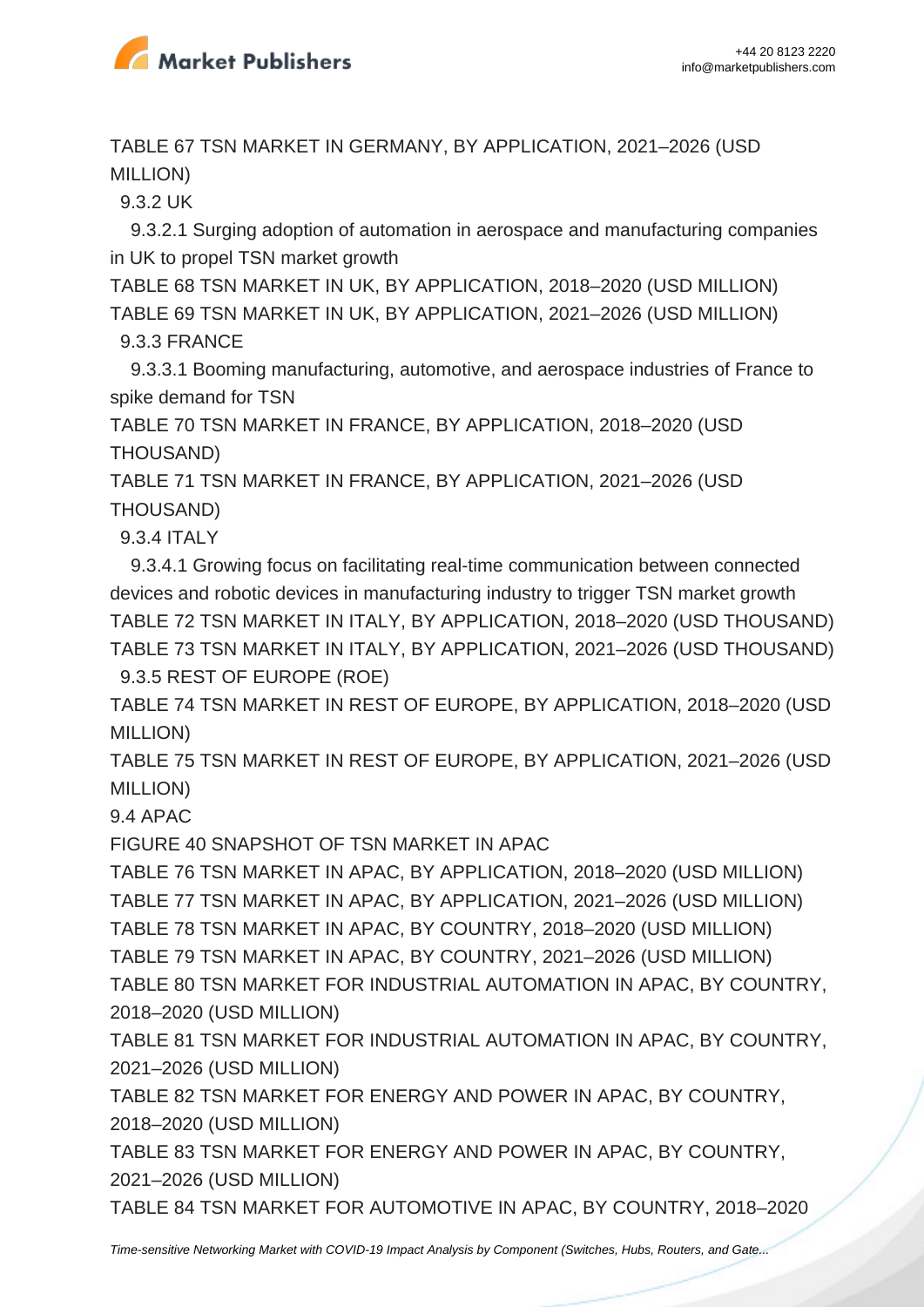

(USD MILLION)

TABLE 85 TSN MARKET FOR AUTOMOTIVE IN APAC, BY COUNTRY, 2021–2026 (USD MILLION)

TABLE 86 TSN MARKET FOR TRANSPORTATION IN APAC, BY COUNTRY, 2018–2020 (USD MILLION)

TABLE 87 TSN MARKET FOR TRANSPORTATION IN APAC, BY COUNTRY, 2021–2026 (USD MILLION)

TABLE 88 TSN MARKET FOR OIL AND GAS IN APAC, BY COUNTRY, 2018–2020 (USD MILLION)

TABLE 89 TSN MARKET FOR OIL AND GAS IN APAC, BY COUNTRY, 2021–2026 (USD MILLION)

TABLE 90 TSN MARKET FOR AEROSPACE IN APAC, BY COUNTRY, 2018–2026 (USD THOUSAND)

TABLE 91 TSN MARKET FOR OTHERS IN APAC, BY COUNTRY, 2018–2026 (USD THOUSAND)

9.4.1 CHINA

 9.4.1.1 Increasing focus of manufacturing companies in China on factory automation to elevate demand for TSN technology during forecast period TABLE 92 TSN MARKET IN CHINA, BY APPLICATION, 2018–2020 (USD MILLION) TABLE 93 TSN MARKET IN CHINA, BY APPLICATION, 2021–2026 (USD MILLION) 9.4.2 JAPAN

 9.4.2.1 Flourishing automotive industry in Japan to propel TSN market growth TABLE 94 TSN MARKET IN JAPAN, BY APPLICATION, 2018–2020 (USD MILLION) TABLE 95 TSN MARKET IN JAPAN, BY APPLICATION, 2021–2026 (USD MILLION) 9.4.3 SOUTH KOREA

 9.4.3.1 Rising deployment of robots in production plants, along with prominent presence of automotive and consumer electronics

brands, to push TSN market growth in near future

TABLE 96 TSN MARKET IN SOUTH KOREA, BY APPLICATION, 2018–2020 (USD THOUSAND)

TABLE 97 TSN MARKET IN SOUTH KOREA, BY APPLICATION, 2021–2026 (USD THOUSAND)

9.4.4 REST OF APAC

TABLE 98 TSN MARKET IN REST OF APAC, BY APPLICATION, 2018–2020 (USD THOUSAND)

TABLE 99 TSN MARKET IN REST OF APAC, BY APPLICATION, 2021–2026 (USD THOUSAND)

9.5 ROW

TABLE 100 TSN MARKET IN ROW, BY APPLICATION, 2018–2020 (USD MILLION)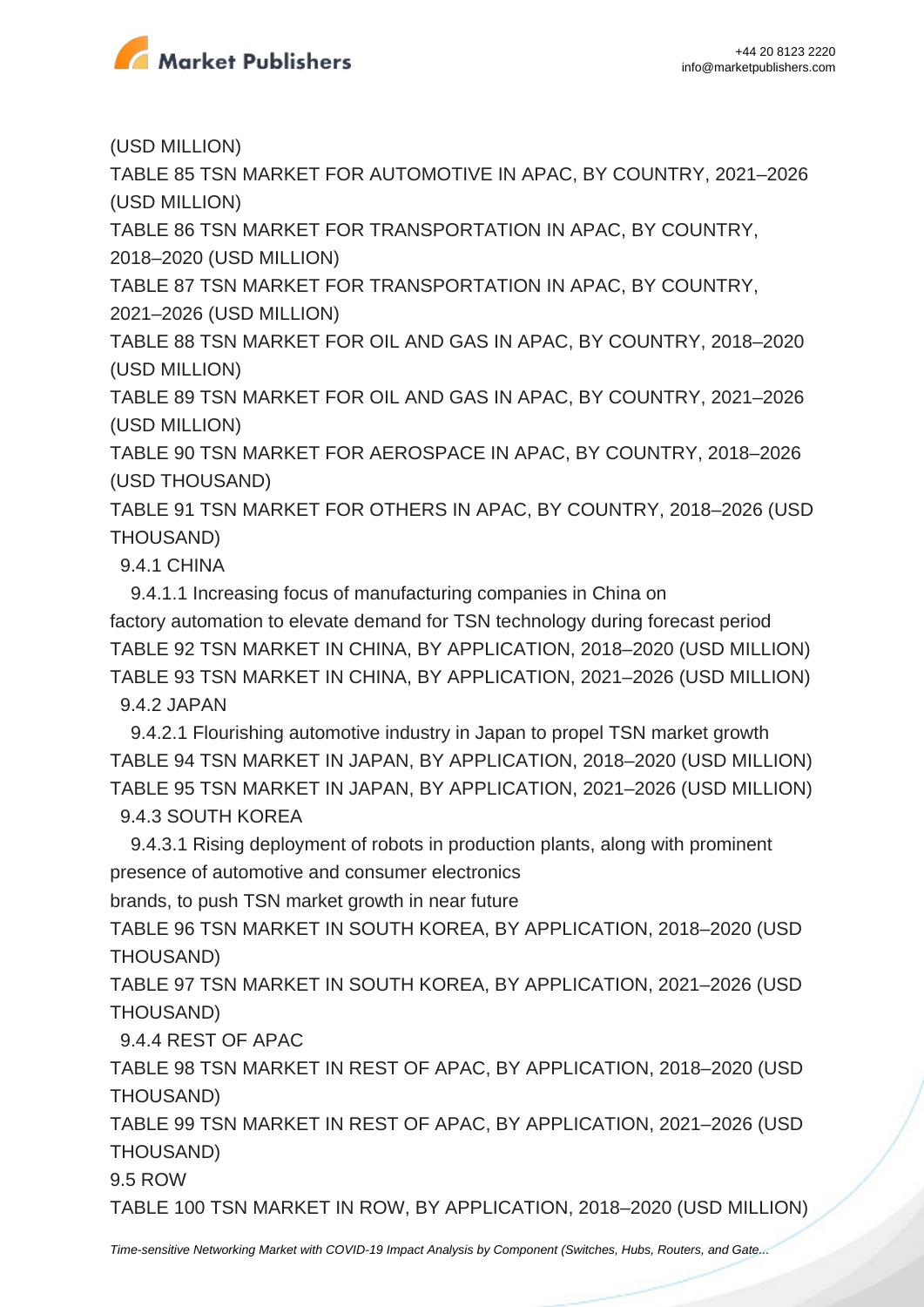

TABLE 101 TSN MARKET IN ROW, BY APPLICATION, 2021–2026 (USD MILLION) TABLE 102 TSN MARKET IN ROW, BY REGION, 2018–2020 (USD MILLION) TABLE 103 TSN MARKET IN ROW, BY REGION, 2021–2026 (USD MILLION)

9.5.1 MIDDLE EAST AND AFRICA (MEA)

 9.5.1.1 Increasing automation in oil & gas industry to support TSN market growth

9.5.2 SOUTH AMERICA

9.5.2.1 Growing mining industry in South America to drive TSN market growth

## **10 COMPETITIVE LANDSCAPE**

10.1 INTRODUCTION

10.2 STRATEGIES OF KEY PLAYERS

TABLE 104 OVERVIEW OF STRATEGIES DEPLOYED BY KEY TSN COMPANIES

- 10.2.1 PRODUCT PORTFOLIO
- 10.2.2 REGIONAL FOCUS
- 10.2.3 MANUFACTURING FOOTPRINT
- 10.2.4 ORGANIC/INORGANIC GROWTH STRATEGIES
- 10.3 THREE-YEAR REVENUE ANALYSIS OF TOP FIVE COMPANIES

FIGURE 41 THREE-YEAR REVENUE ANALYSIS OF TOP FIVE PLAYERS IN TSN MARKET

10.4 MARKET SHARE ANALYSIS: TSN MARKET, 2020

TABLE 105 TSN MARKET SHARE ANALYSIS (2020)

10.5 MARKET EVALUATION QUADRANT

- 10.5.1 STAR
- 10.5.2 PERVASIVE
- 10.5.3 EMERGING LEADER
- 10.5.4 PARTICIPANT

FIGURE 42 COMPANY EVALUATION QUADRANT, 2020

10.5.5 COMPANY FOOTPRINT

FIGURE 43 STRENGTH OF PRODUCT FOOTPRINT

FIGURE 44 APPLICATION FOOTPRINT OF COMPANIES

TABLE 106 REGIONAL FOOTPRINT OF COMPANIES

TABLE 107 COMPANY FOOTPRINT

10.6 STARTUP/SMALL AND MEDIUM-SIZED ENTERPRISES (SMES) EVALUATION MATRIX

TABLE 108 STARTUPS/SMALL AND MEDIUM-SIZED ENTERPRISES (SMES) IN TSN MARKET

10.6.1 PROGRESSIVE COMPANY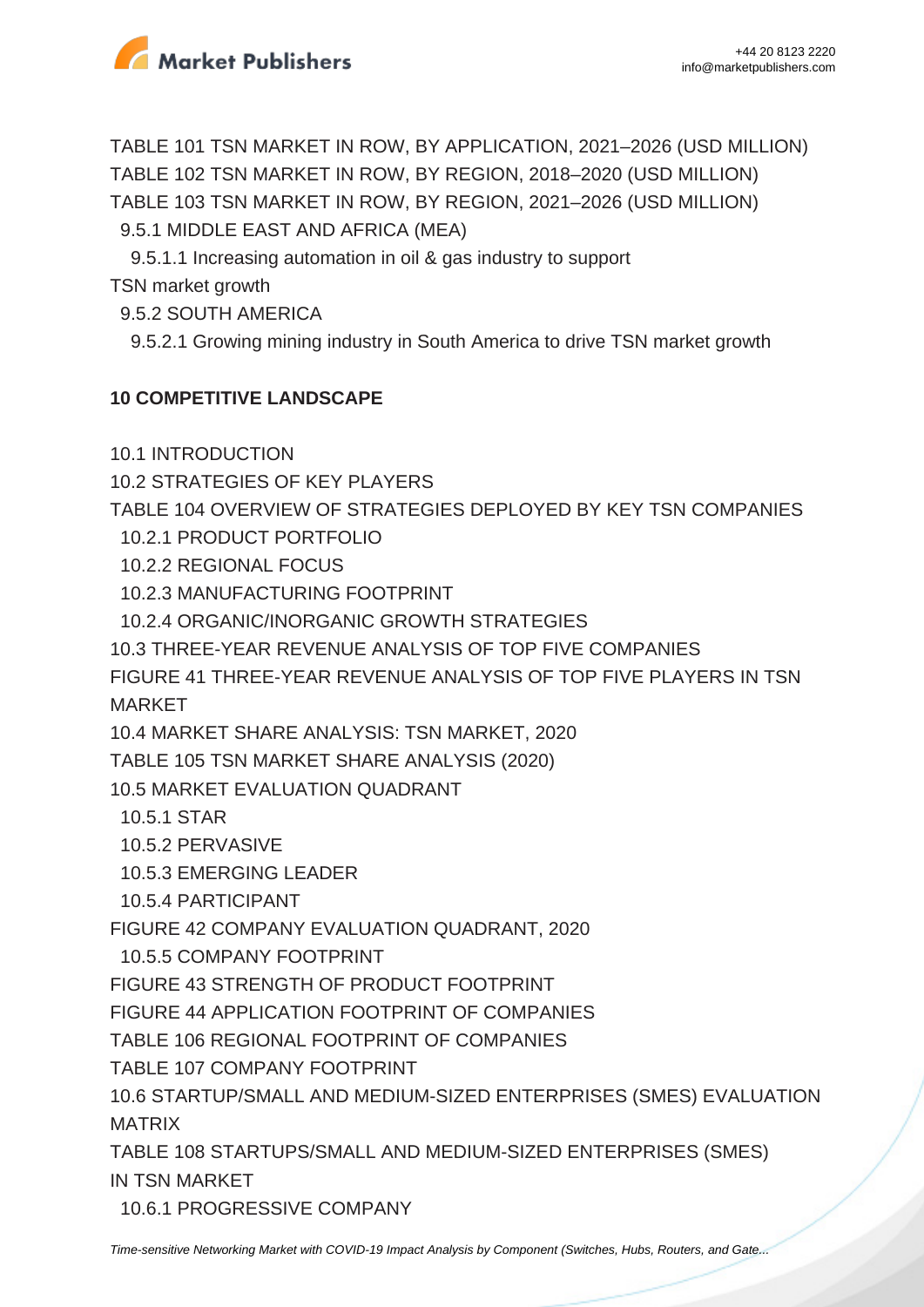

 10.6.2 RESPONSIVE COMPANY 10.6.3 DYNAMIC COMPANY 10.6.4 STARTING BLOCK FIGURE 45 STARTUP/SME EVALUATION MATRIX, 2020 10.6.5 PRODUCT LAUNCHES TABLE 109 PRODUCT LAUNCHES (JANUARY 2017–FEBRUARY 2021) 10.6.6 DEALS

TABLE 110 DEALS (JANUARY 2017–FEBRUARY 2021)

## **11 COMPANY PROFILES**

11.1 KEY COMPANIES

(Business Overview, Products/Solutions/Services Offered Recent Developments, and MnM View)\*

11.1.1 BELDEN INC.

FIGURE 46 BELDEN INC.: COMPANY SNAPSHOT

11.1.2 CISCO SYSTEMS, INC.

FIGURE 47 CISCO SYSTEMS, INC.: COMPANY SNAPSHOT

11.1.3 INTEL CORPORATION

FIGURE 48 INTEL CORPORATION: COMPANY SNAPSHOT

11.1.4 NATIONAL INSTRUMENTS CORPORATION

FIGURE 49 NATIONAL INSTRUMENTS CORPORATION: COMPANY SNAPSHOT 11.1.5 MARVELL TECHNOLOGY GROUP LTD.

FIGURE 50 MARVELL TECHNOLOGY GROUP LTD.: COMPANY SNAPSHOT

11.1.6 NXP SEMICONDUCTORS N.V.

FIGURE 51 NXP SEMICONDUCTORS N.V.: COMPANY SNAPSHOT

11.1.7 MICROCHIP TECHNOLOGY INCORPORATED

FIGURE 52 MICROCHIP TECHNOLOGY INCORPORATED: COMPANY SNAPSHOT

11.1.8 ANALOG DEVICES, INC.

FIGURE 53 ANALOG DEVICES, INC.: COMPANY SNAPSHOT

11.1.9 BROADCOM INC.

FIGURE 54 BROADCOM INC.: COMPANY SNAPSHOT

11.1.10 ADVANCED MICRO DEVICES, INC.

FIGURE 55 ADVANCED MICRO DEVICES, INC.: COMPANY SNAPSHOT

\* Business Overview, Products Offered, Recent Developments, and MnM View might not be captured in case of unlisted companies.

11.2 OTHER PLAYERS

11.2.1 RENESAS ELECTRONICS CORPORATION

11.2.2 TTTECH COMPUTERTECHNIK AG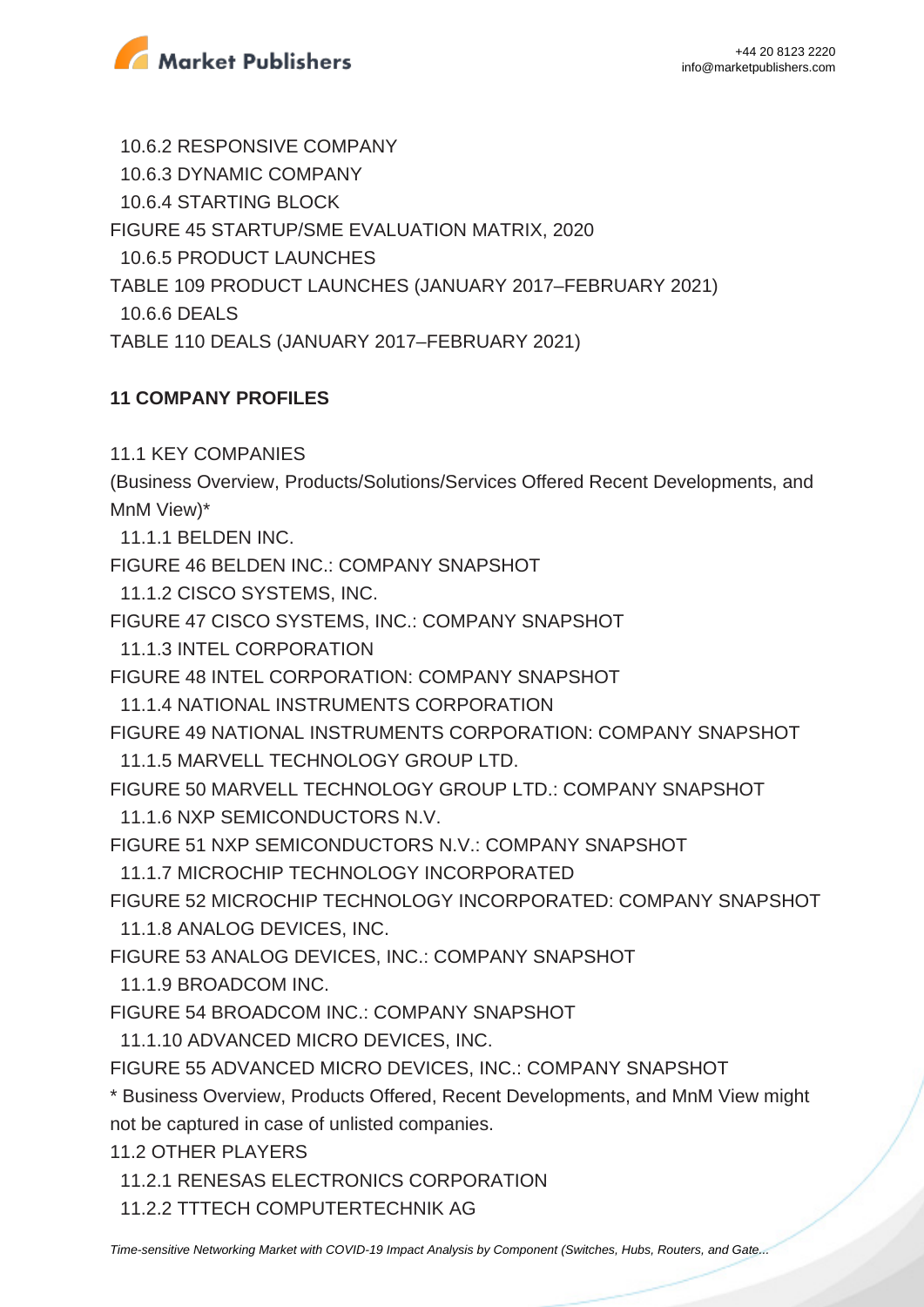

 11.2.3 KYLAND TECHNOLOGY CO., LTD. 11.2.4 ORING INDUSTRIAL NETWORKING CORP. 11.2.5 INFINERA CORPORATION 11.2.6 ADVANTECH CO., LTD. 11.2.7 EXOR INTERNATIONAL S.P.A. 11.2.8 KONTRON 11.2.9 WAGO CORPORATION 11.2.10 TESTBED ECOSYSTEM

### **12 APPENDIX**

12.1 DISCUSSION GUIDE

12.2 KNOWLEDGE STORE: MARKETSANDMARKETS' SUBSCRIPTION PORTAL

12.3 AVAILABLE CUSTOMIZATIONS

12.4 RELATED REPORTS

12.5 AUTHOR DETAILS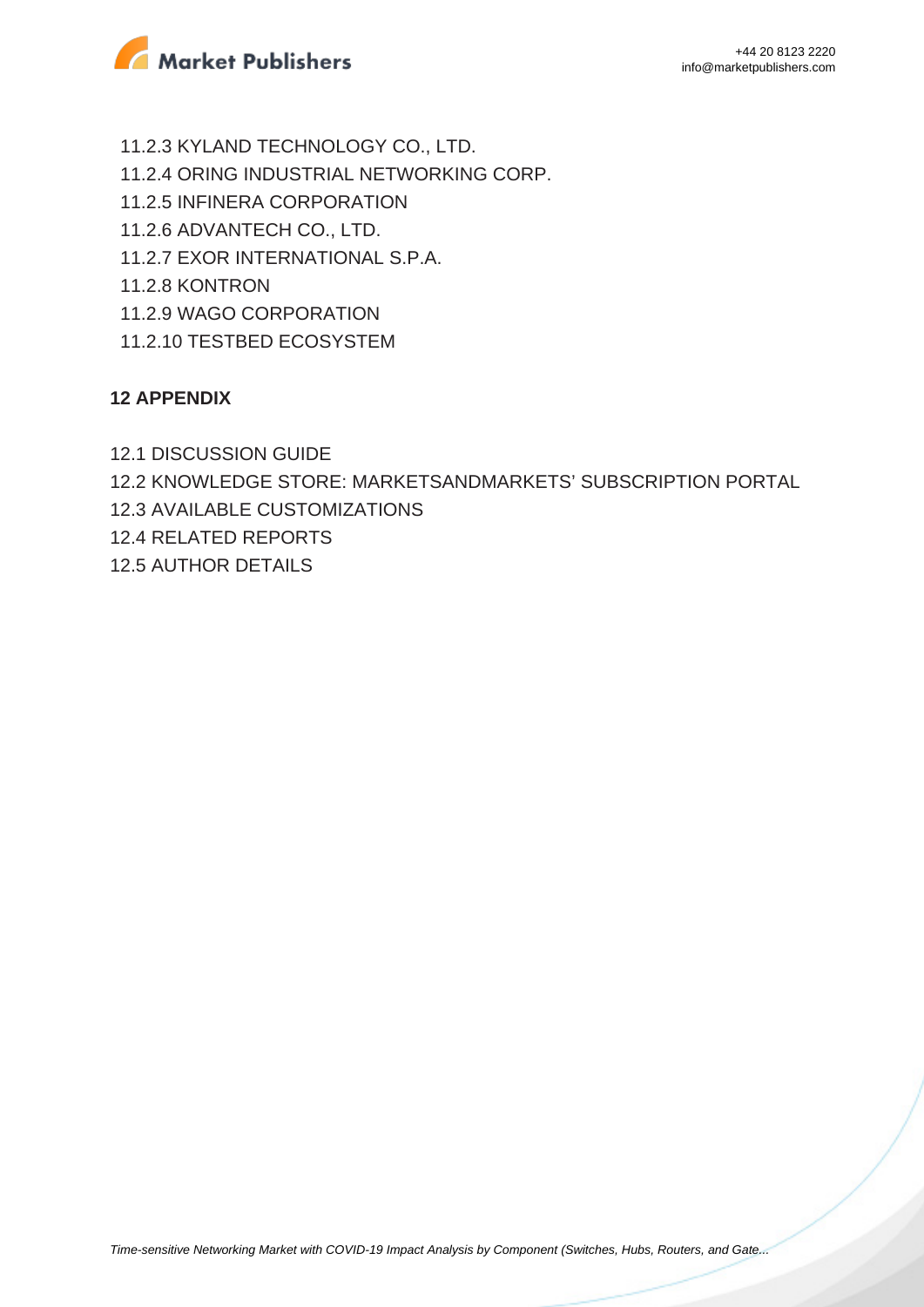

#### I would like to order

- Product name: Time-sensitive Networking Market with COVID-19 Impact Analysis by Component (Switches, Hubs, Routers, and Gateways, Connectors, Communication Interfaces, Controllers and Processors, Memory), Applications, and Geography - Global Forecast to 2026
	- Product link: [https://marketpublishers.com/r/T54EB014D40EN.html](https://marketpublishers.com/report/equipment/time-sensitive-networking-market-by-component.html)
		- Price: US\$ 4,950.00 (Single User License / Electronic Delivery) If you want to order Corporate License or Hard Copy, please, contact our Customer Service: [info@marketpublishers.com](mailto:info@marketpublishers.com)

## Payment

To pay by Credit Card (Visa, MasterCard, American Express, PayPal), please, click button on product page [https://marketpublishers.com/r/T54EB014D40EN.html](https://marketpublishers.com/report/equipment/time-sensitive-networking-market-by-component.html)

## To pay by Wire Transfer, please, fill in your contact details in the form below:

First name: Last name: Email: Company: Address: City: Zip code: Country: Tel: Fax: Your message:

\*\*All fields are required

Custumer signature \_\_\_\_\_\_\_\_\_\_\_\_\_\_\_\_\_\_\_\_\_\_\_\_\_\_\_\_\_\_\_\_\_\_\_\_\_\_\_

Please, note that by ordering from marketpublishers.com you are agreeing to our Terms & Conditions at<https://marketpublishers.com/docs/terms.html>